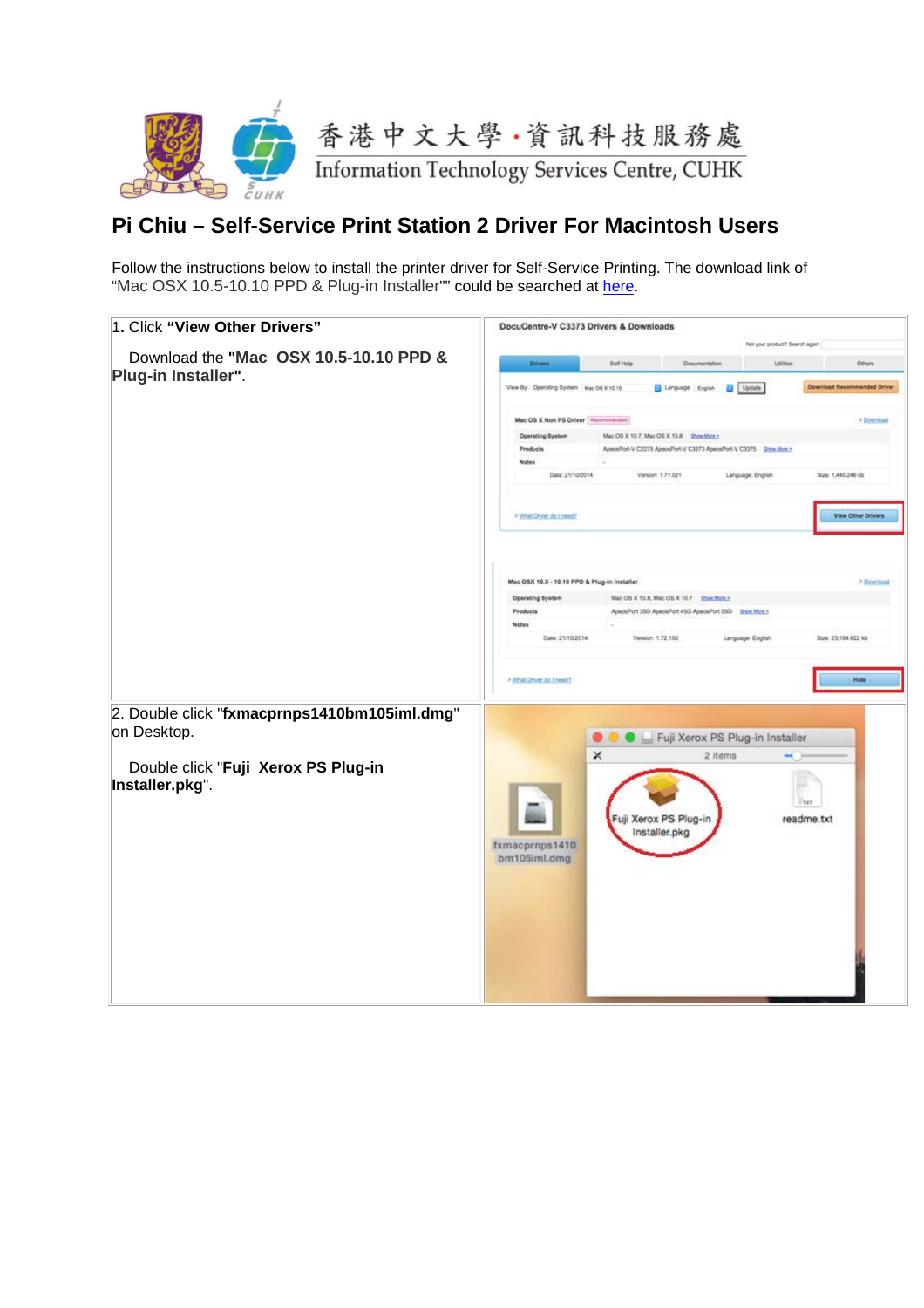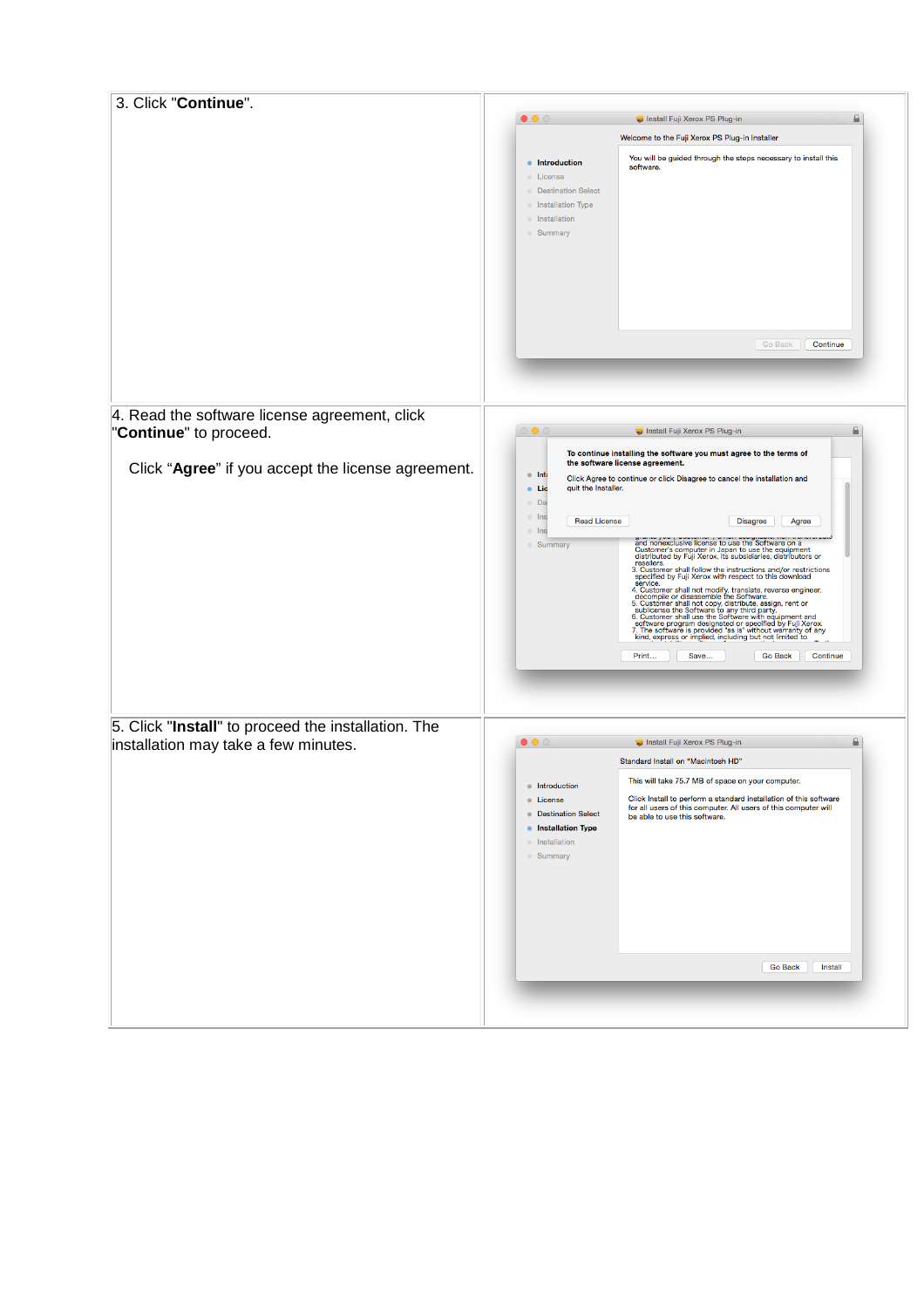| 6. Input your computer Password for installation.                                                                                        |                                                                                                                                                                                                                                                                                                                                                                                                                                                                                                                                                                                                                                                                                                                             |
|------------------------------------------------------------------------------------------------------------------------------------------|-----------------------------------------------------------------------------------------------------------------------------------------------------------------------------------------------------------------------------------------------------------------------------------------------------------------------------------------------------------------------------------------------------------------------------------------------------------------------------------------------------------------------------------------------------------------------------------------------------------------------------------------------------------------------------------------------------------------------------|
| <b>Click "Install Software"</b>                                                                                                          | Installer is trying to install new software. Type<br>your password to allow this.<br>Your_computer_adminID<br>Username:<br>Password:<br><b>Install Software</b><br>Cancel                                                                                                                                                                                                                                                                                                                                                                                                                                                                                                                                                   |
| 7. Click "Close" to leave the installer.                                                                                                 |                                                                                                                                                                                                                                                                                                                                                                                                                                                                                                                                                                                                                                                                                                                             |
|                                                                                                                                          | $\bullet\bullet\circ$<br>Install Fuji Xerox PS Plug-in                                                                                                                                                                                                                                                                                                                                                                                                                                                                                                                                                                                                                                                                      |
|                                                                                                                                          | The installation was completed successfully.<br>Introduction<br>$\circ$<br>License<br>$\circ$<br><b>Destination Select</b><br><b>Installation Type</b><br>$\bullet$<br>Installation<br>The installation was successful.<br>$\bullet$<br><b>Summary</b><br>The software was installed.<br>Go Back<br>Close                                                                                                                                                                                                                                                                                                                                                                                                                   |
| 8. Follow the steps here to finalize the installation.<br>You may connect to the Internet and CUHK VPN<br>to finalize the installation.) | Safari File<br>Edit View History Bookmarks Window Help<br>About This Mac<br>Software Update<br>App Store<br><b>System Preferences</b><br>Fuji Xerox Drivers & Downloads                                                                                                                                                                                                                                                                                                                                                                                                                                                                                                                                                     |
| Click the "Apple Icon" on the upper left corner.                                                                                         | Duck<br>port.fujiverox.com/processDriverForm.do?ctry_code=HK⟨_code=en&d_la<br><b>Recent Items</b><br>ITSC: Self-Service Printing                                                                                                                                                                                                                                                                                                                                                                                                                                                                                                                                                                                            |
| Select "System Preferences"                                                                                                              | Force Quit Safari で o 其 20<br>Jitsc/network/ssp/pichiu/install/mac.html<br>Apple Vabout Coogle Maps VauTube Wikipedia<br>News (194) *<br>Sleep<br>Restart<br>Shut Down<br>Log Out resnet<br>心滅の                                                                                                                                                                                                                                                                                                                                                                                                                                                                                                                             |
| 9. Click "Printers & Scanners".                                                                                                          | <b>Byden Preferences</b><br>$\circ$<br>$\frac{1}{2}$<br>Q<br><b>P</b><br>E.<br>$rac{1}{2}$<br>Desittop &<br>Security<br>A Provide<br>Spotlight Notification<br>$\bullet$<br>$\mathcal{A}$<br>$\circledcirc$<br>$\Box$<br>$\beta$<br><b>COLA DVDs</b> Displays<br>Energy<br>Kayboard<br>Moine<br>Tocont<br>Protects &<br>Sound<br>Save<br>Scannage<br>Q<br>₩<br>Θ<br>$\circledast$<br>œ<br>litieret.<br><b>Coud</b><br>Education Network<br>Burboth<br><b>Sharing</b><br>Accounts<br>$^{\circ}$<br>12<br>◉<br>$\alpha$<br>in.<br><b>Dies &amp;</b><br><b>Parentel</b><br>Contrata<br>Time<br>App Store Detailer Date & Time Starfust<br>Accessibili<br>A. Speech<br>$\bullet$<br>x<br>图<br>Fash Payer Flo-Mac<br><b>Jave</b> |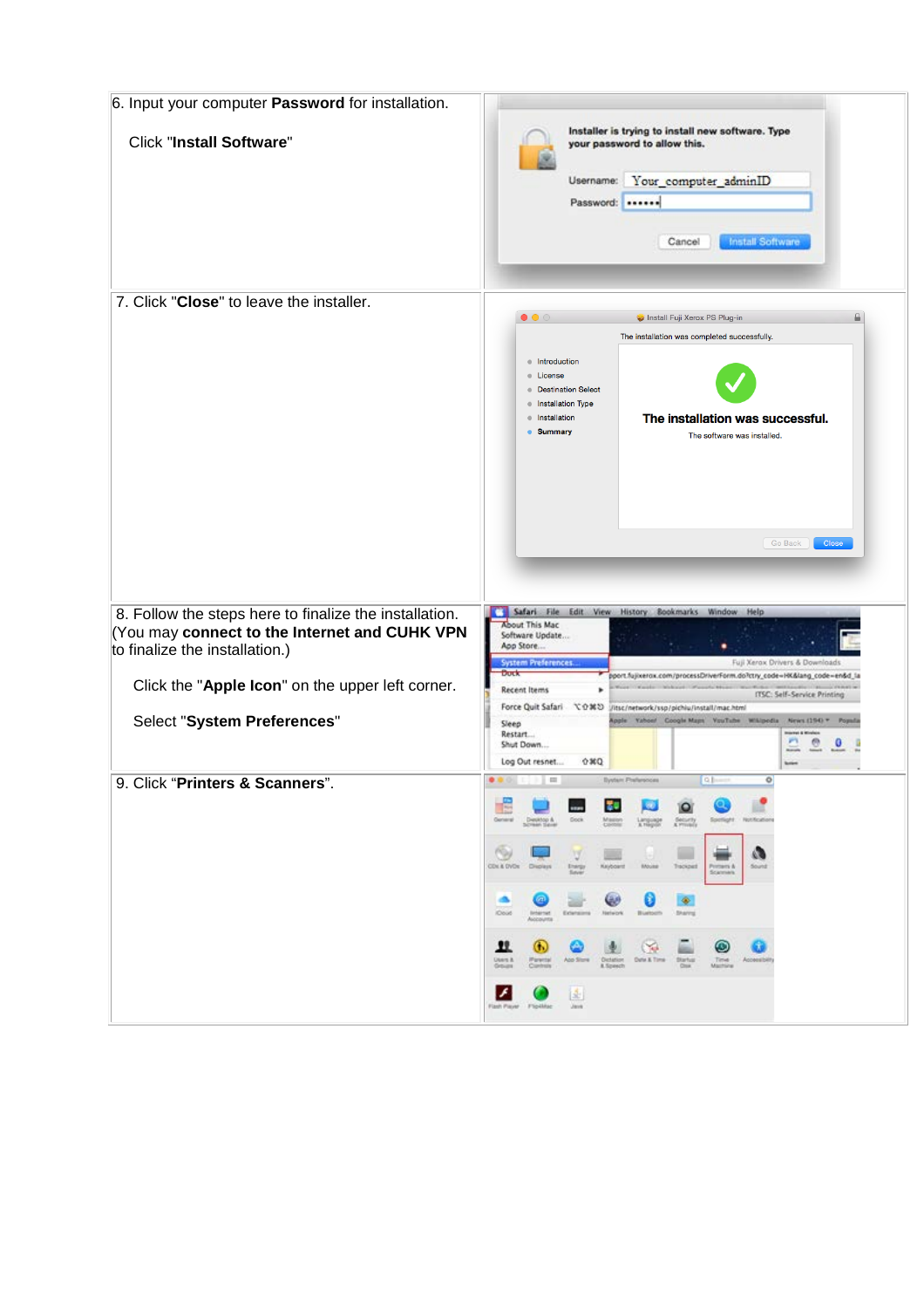| 10. Click "+".                                         | <b>DOM: NO</b><br>Printers & Boarvars<br>Q Search                  |
|--------------------------------------------------------|--------------------------------------------------------------------|
|                                                        |                                                                    |
|                                                        | sapt-wmyle.http://sh.edu.hk                                        |
|                                                        | Open Print Queue.<br>Nos2-pichi, Isc.cuh                           |
|                                                        | * 104, List Used<br>Options & Supplies.                            |
|                                                        |                                                                    |
|                                                        | Kind., FX DocuCentre-fv C3573 +3018, 103 PS.                       |
|                                                        |                                                                    |
|                                                        |                                                                    |
|                                                        | Share this printer on the network<br><b>Sharing Frelershops</b>    |
|                                                        | $+$                                                                |
|                                                        | Default printer: Last Printer Used                                 |
|                                                        | B<br>39<br>Default paper size:   Ai                                |
|                                                        |                                                                    |
| 11. Click "IP".                                        | Add                                                                |
| Input the following information:                       |                                                                    |
|                                                        | Q Search                                                           |
|                                                        | <b>Bearch</b><br>Défau<br>Windows                                  |
| <b>Address</b>                                         |                                                                    |
| ssps2-pichiu.itsc.cuhk.edu.hk                          |                                                                    |
| (For setup of Self-Print Station2)                     | ssps2-pichiu.itsc.cuhk.edu.hk<br>Address:                          |
|                                                        |                                                                    |
|                                                        | Valid and complete host name or address.                           |
| Protocol                                               | Internet Printing Protocol - IPP<br>Protocol:                      |
| Internet Printing Protocol - IPP                       |                                                                    |
|                                                        | Queue:                                                             |
|                                                        | Leave blank for default queue.                                     |
|                                                        |                                                                    |
| <b>Name</b>                                            |                                                                    |
| ssps2-pichiu.itsc.cuhk.edu.hk                          |                                                                    |
|                                                        |                                                                    |
| (For setup of Self-Print Station2)                     | ssps2-pichiu.itsc.cuhk.edu.hk<br>Name:                             |
|                                                        |                                                                    |
| <b>Use</b>                                             | Location<br>Auto Select                                            |
| <b>Select Software </b>                                | Use V Generic PostScript Printer                                   |
|                                                        | Generic PCL Printer                                                |
| It will list be drivers as the photo shown in step 12. | Select Software                                                    |
|                                                        |                                                                    |
|                                                        |                                                                    |
|                                                        | Other                                                              |
|                                                        |                                                                    |
|                                                        |                                                                    |
|                                                        |                                                                    |
|                                                        |                                                                    |
| 12. At "Use" drop menu, choose "Select                 | $\circ$<br><b>Printer Software</b>                                 |
|                                                        |                                                                    |
| Software". It will list driver as the photo shown.     | ◎                                                                  |
|                                                        | Q Filter                                                           |
|                                                        | Apollo P-2100 - Gutenprint v5.2.3                                  |
|                                                        | Apollo P-2150 - Gutenprint v5.2.3                                  |
| Type: DocuCentre-V 3373 to search the appropriate      | Apollo P-2200 - Gutenprint v5.2.3<br>$\circ\circ\circ$             |
| driver.                                                | Apollo P-2250 - Gutenprint v5.2.3                                  |
|                                                        | Apollo P-2500 - Gutenprint v5.2.3                                  |
|                                                        | Default<br>IP<br>Apollo P-2550 - Gutenprint v5.2.3                 |
|                                                        | Apollo P-2600 - Gutenprint v5.2.3                                  |
|                                                        | Apollo P-2650 - Gutenprint v5.2.3                                  |
| Select "FX DocuCentre-V C3373 T2 v3018.103PS"          | Apple Color StyleWriter 4100 - Gutenprint v5.2.3<br><b>Address</b> |
|                                                        | Apple Color StyleWriter 4500 - Gutenprint v5.2.3                   |
|                                                        | Apple Color StyleWriter 6500 - Gutenprint v5.2.3                   |
|                                                        | Protocol<br>Apple LaserWriter Select 360 - Gutenprint v5.2.3       |
|                                                        |                                                                    |
|                                                        | Queue<br>OK<br>Cancel                                              |
|                                                        |                                                                    |
|                                                        |                                                                    |
|                                                        |                                                                    |
|                                                        |                                                                    |
|                                                        | ssps2-pichiu.itsc.cuhk.edu.hk<br>Name:                             |
|                                                        |                                                                    |
|                                                        | Location:                                                          |
|                                                        |                                                                    |
|                                                        | ≎<br>Select Software<br>Use:                                       |
|                                                        |                                                                    |
|                                                        |                                                                    |
|                                                        | Add                                                                |
|                                                        |                                                                    |
|                                                        |                                                                    |